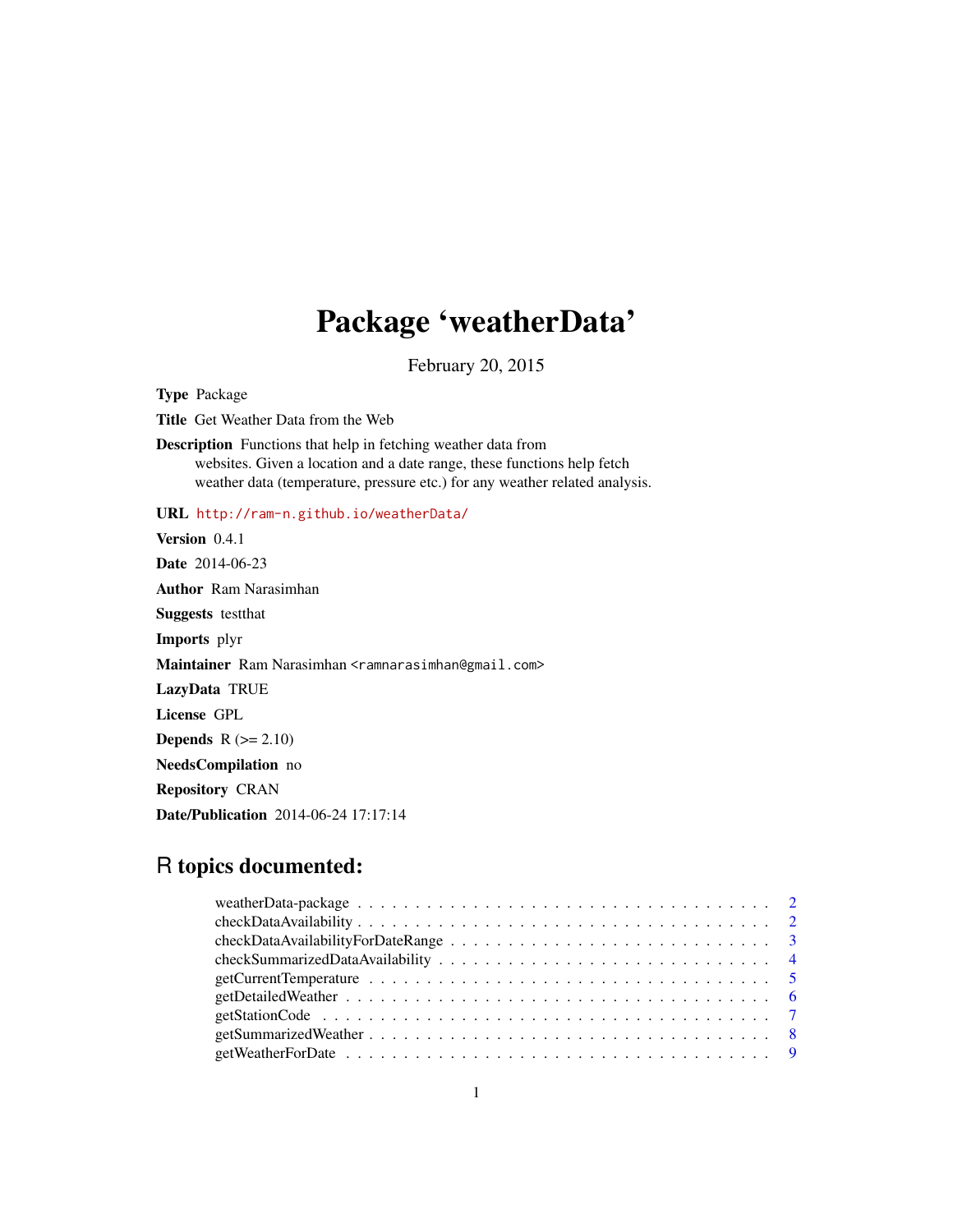<span id="page-1-0"></span>

| Index |  |
|-------|--|

weatherData-package *Get Weather & Temperature data from the Web*

# Description

The package has functions that can fetch weather data.

# Details

| Package: | weatherData |
|----------|-------------|
| Type:    | Package     |
| Version: | 0.4         |
| Date:    | 2014-04-29  |
| License: | GPL.        |

These functions don't use APIs. They rely on reading URL's instead. Given a valid city and a date (or date range), the functions in weatherData can fetch them as a clean R data frame.

These functions are useful for anyone interested in doing analysis using weather data.

#### Author(s)

Ram Narasimhan

Maintainer: Ram Narasimhan <ramnarasimhan@gmail.com>

checkDataAvailability *Check if WeatherUnderground has Data for given station and date*

# Description

Use this function to check if data is available for station and date If the station code or the date is invalid, function will return 0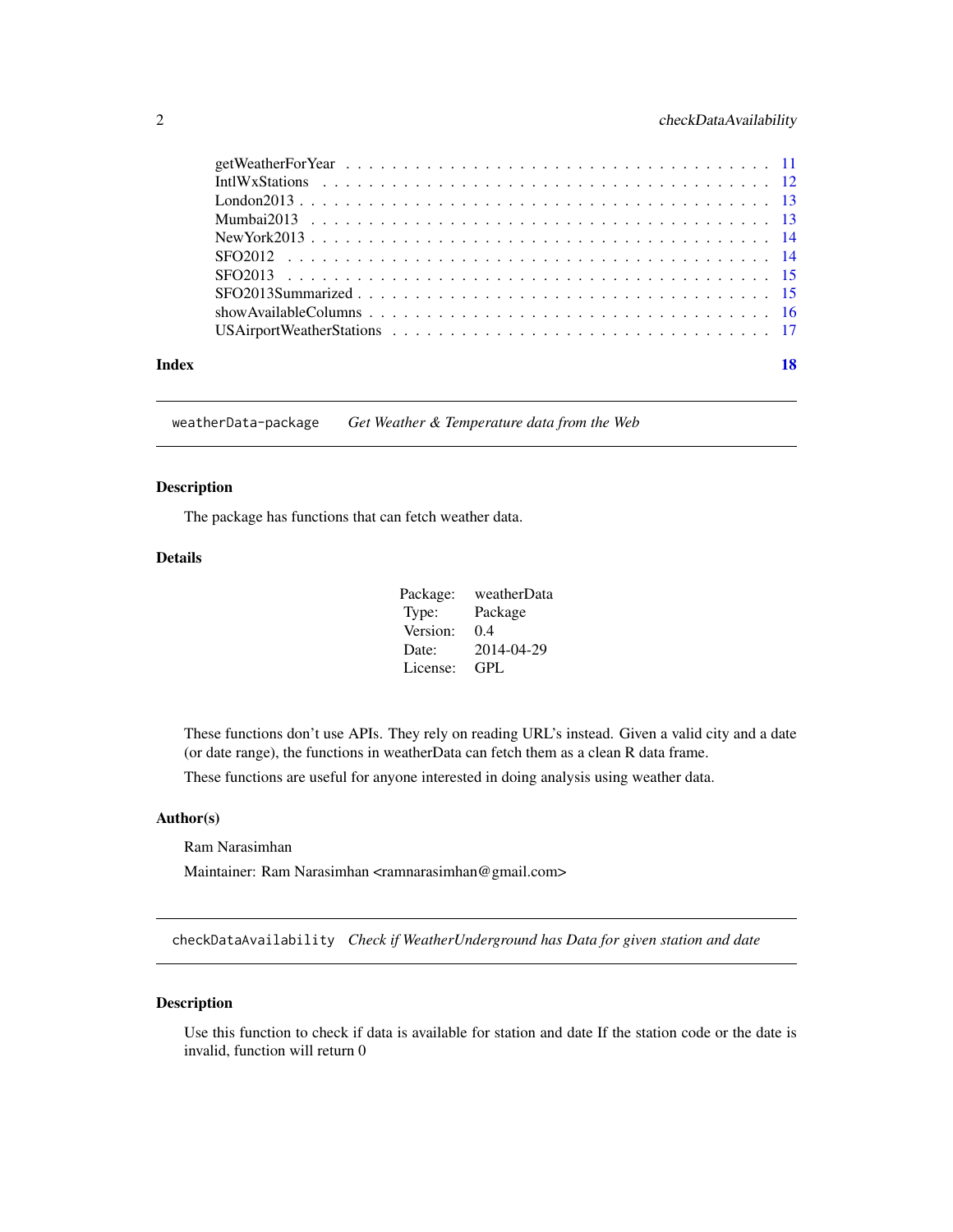### <span id="page-2-0"></span>Usage

```
checkDataAvailability(station_id, check_date, station_type = "airportCode")
```
#### Arguments

| station id   | is a valid airport code or a valid Weather Station ID                     |
|--------------|---------------------------------------------------------------------------|
| check date   | is a a valid string representing a date in the past (string "YYYY-MM-DD") |
| station_type | is either airportCode or id                                               |

# Value

1 if the station does have weather records for input date, 0 if no records were found

#### References

For a list of valid Weather Stations, try this format [http://www.wunderground.com/weatherstati](http://www.wunderground.com/weatherstation/ListStations.asp?selectedCountry=United+States)on/ [ListStations.asp?selectedCountry=United+States](http://www.wunderground.com/weatherstation/ListStations.asp?selectedCountry=United+States) and replace with your country of interest

# Examples

```
## Not run:
data_okay <- checkDataAvailability("HECA", "2014-01-01")
```
## End(Not run)

```
checkDataAvailabilityForDateRange
```
*Quick Check to see if WeatherUnderground has Weather Data for given station for a range of dates*

#### Description

Before we attempt to fetch the data for a big time interval of dates, this function is useful to see if the data even exists.

# Usage

```
checkDataAvailabilityForDateRange(station_id, start_date, end_date,
  station_type = "airportCode")
```

| station_id   | is a valid 3-letter airport code or a valid Weather Station ID                                                  |
|--------------|-----------------------------------------------------------------------------------------------------------------|
| station_type | is either airportCode or id                                                                                     |
| start_date   | is a valid string representing a date in the past (YYYY-MM-DD, all numeric)                                     |
| end date     | is a a valid string representing a date in the past (YYYY-MM-DD, all numeric)<br>and is greater than start_date |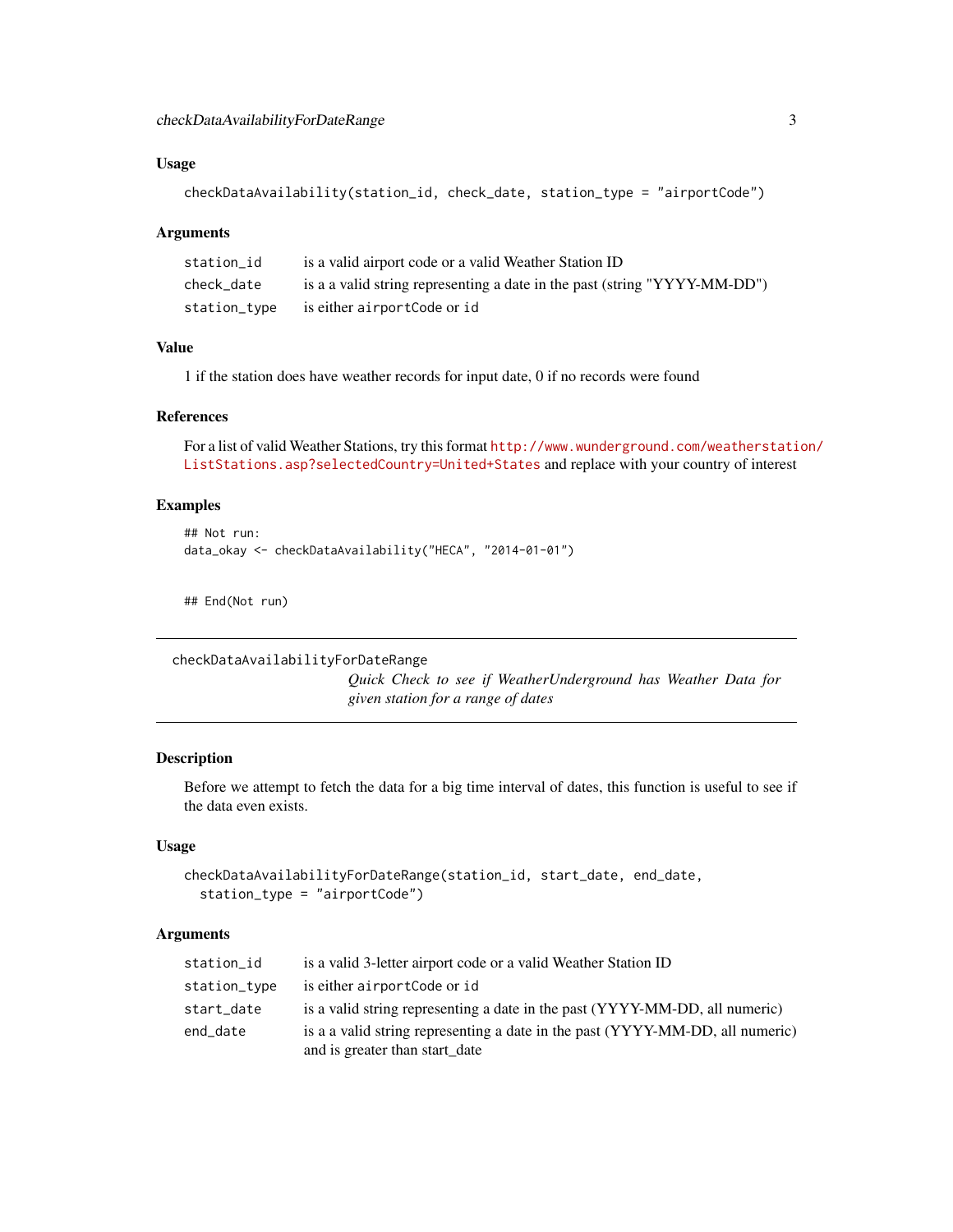# <span id="page-3-0"></span>Details

This functions checks for just the first and the last date in the interval, not the days in between

# Value

1 if the Station did have weather records, 0 if nothing was found

#### Examples

```
## Not run:
data_okay <- checkDataAvailabilityForDateRange("BOS",
                                                 "2011-01-01",
                                                 "2011-03-31")
```
## End(Not run)

```
checkSummarizedDataAvailability
```
*Quick Check to see if WeatherUnderground has Summarized Weather Data for given station for a custom range of dates*

### Description

Before we attempt to fetch the data for a big time interval of dates, this function is useful to see if the data even exists.

#### Usage

```
checkSummarizedDataAvailability(station_id, start_date, end_date = NULL,
  station_type = "airportCode")
```
#### Arguments

| station_id   | is a valid 3-letter airport code or a valid Weather Station ID                                                                                                                                         |
|--------------|--------------------------------------------------------------------------------------------------------------------------------------------------------------------------------------------------------|
| station_type | is either airportCode or id                                                                                                                                                                            |
| start_date   | is a valid string representing a date in the past (YYYY-MM-DD, all numeric)                                                                                                                            |
| end_date     | is a a valid string representing a date in the past (YYYY-MM-DD, all numeric)<br>and is greater than start date. Default is NULL, in which case the end date is<br>taken to the same as the start date |

# Details

This functions build a custom URL and checks for the data. If available, it will find one row for each date in the date range.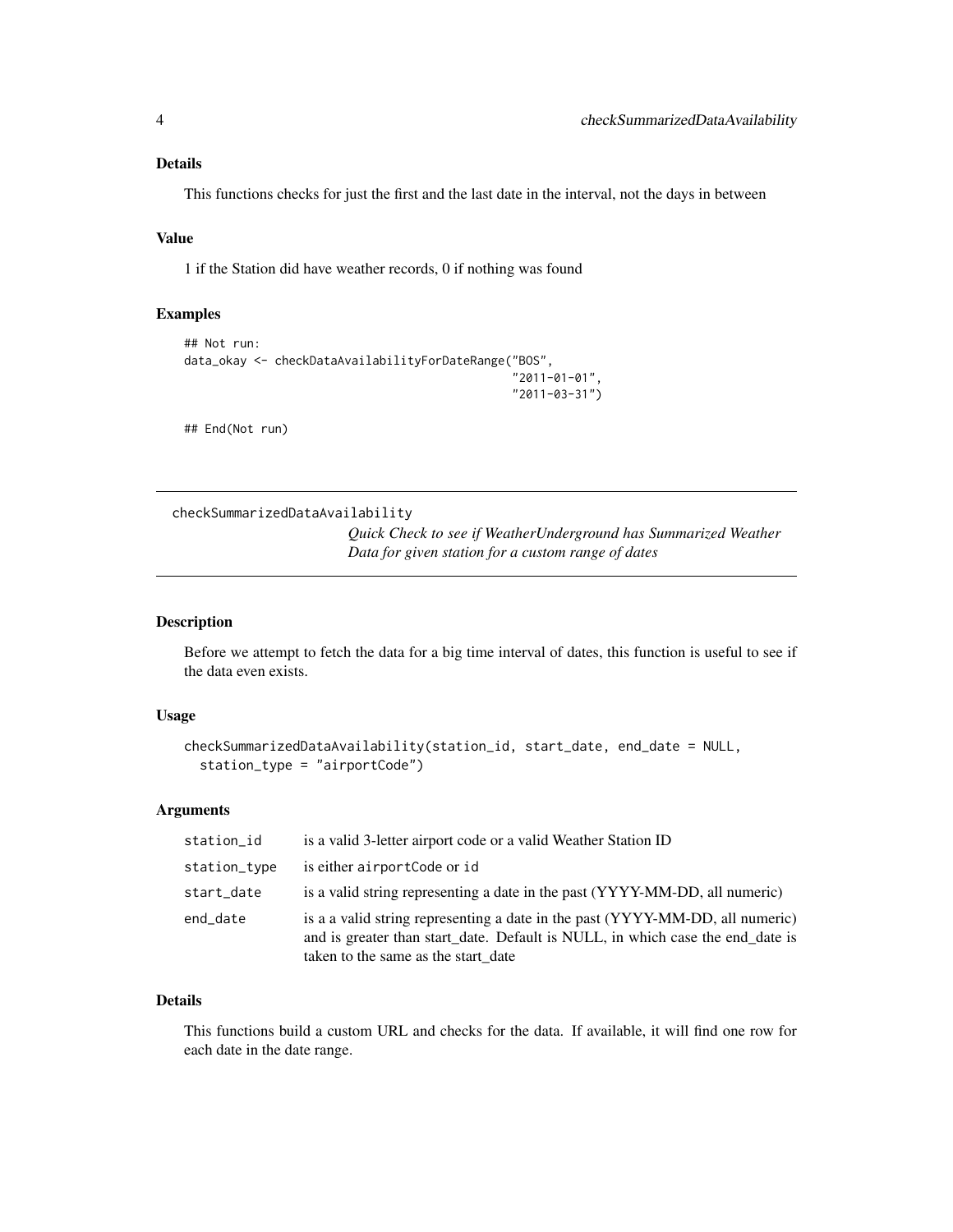# <span id="page-4-0"></span>getCurrentTemperature 5

# Value

1 if the Station did have weather records, 0 if nothing was found

#### Examples

```
## Not run:
data_okay <- checkSummarizedDataAvailability("GIG",
                                              "2000-01-01",
                                              "2005-12-31")
```
## End(Not run)

getCurrentTemperature *Get the latest recorded temperature for a location*

#### Description

Function will return the latest avialable temperature at a specified location.

# Usage

getCurrentTemperature(station\_id)

#### Arguments

| station id | is a valid Weather Station ID (example: "BUF", "ORD", "VABB" for Mumbai).      |
|------------|--------------------------------------------------------------------------------|
|            | Valid Weather Station "id" values: "KFLMIAMI75" or "IMOSCOWO2" You can look    |
|            | these up at wunderground.com. You can get station id's for a given location by |
|            | calling getStationCode()                                                       |

# Details

A wrapper for getDetailedWeather(), it returns the last record in the web page. Uses Sys.Date() to get current time. This function returns temperature in Farenheit or Celcius depending on the caller's location.

### Value

A one row data frame containing:

- Date and Time stamp (for when the latest temperature reading was recorded)
- Temperature for the station in Farenheit (or Celcius)

# References

For a list of valid Weather Stations, try this format [http://www.wunderground.com/weatherstati](http://www.wunderground.com/weatherstation/ListStations.asp?selectedCountry=United+States)on/ [ListStations.asp?selectedCountry=United+States](http://www.wunderground.com/weatherstation/ListStations.asp?selectedCountry=United+States) and replace with your country of interest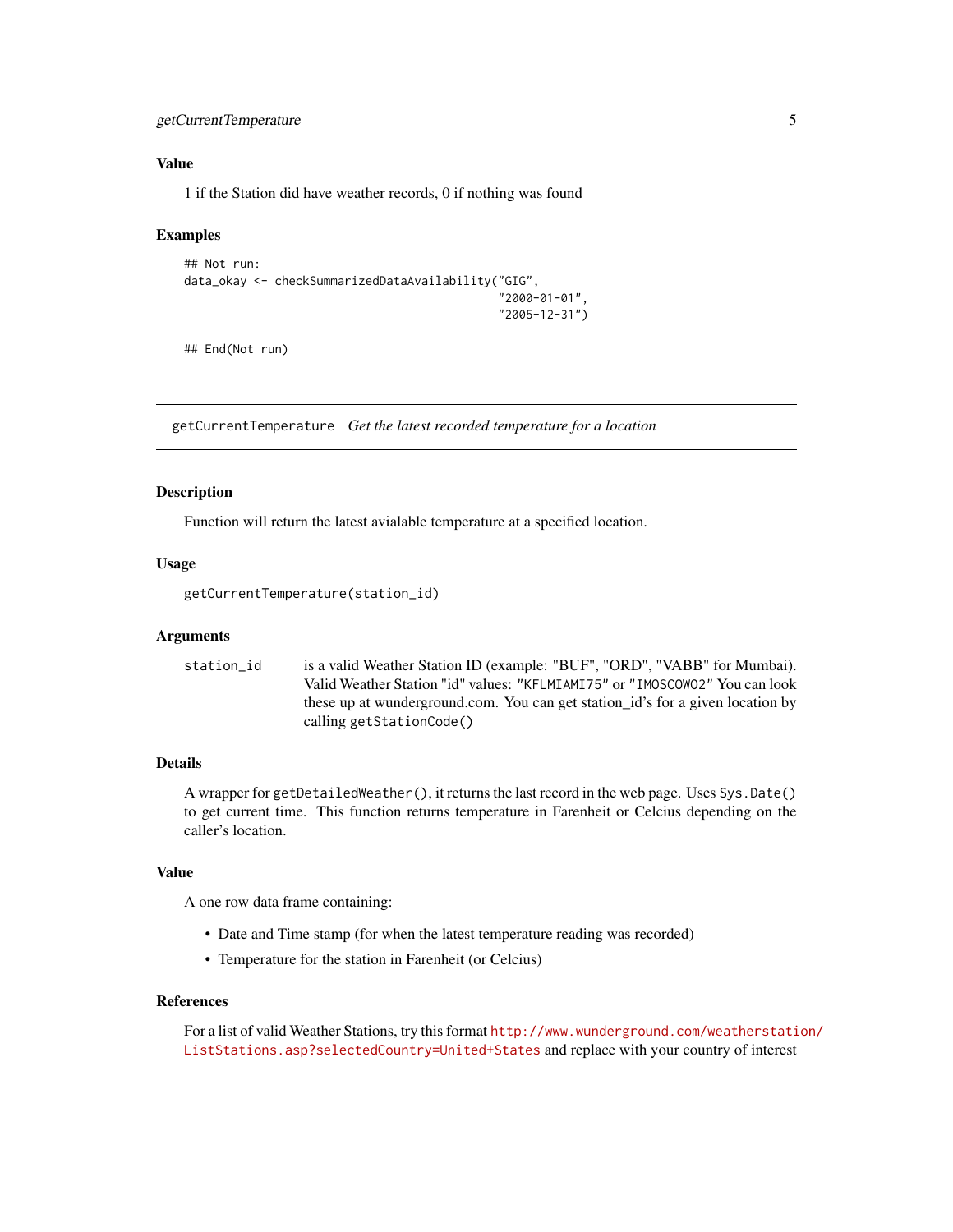# Examples

```
## Not run:
getCurrentTemperature(station ="HNL")
## End(Not run)
```
getDetailedWeather *Gets weather data for a single date (All records)*

# Description

Given a valid station and a single date this function will return a dataframe of time-stamped weather data. It does not summarize the data.

# Usage

```
getDetailedWeather(station_id, date, station_type = "airportCode",
  opt_temperature_columns = TRUE, opt_all_columns = FALSE,
 opt_custom_columns = FALSE, custom_columns = NULL,
 opt_compress_output = FALSE, opt_verbose = FALSE, opt_warnings = TRUE)
```

| station_id              | is a valid 3-letter airport code or a valid Weather Station ID                                                                                                                                                                                                                                                                                                                                                                                                                    |
|-------------------------|-----------------------------------------------------------------------------------------------------------------------------------------------------------------------------------------------------------------------------------------------------------------------------------------------------------------------------------------------------------------------------------------------------------------------------------------------------------------------------------|
| date                    | is a valid string representing a date in the past (YYYY-MM-DD)                                                                                                                                                                                                                                                                                                                                                                                                                    |
| station_type            | can be airportCode which is the default, or it can be id which is a weather-<br>station ID                                                                                                                                                                                                                                                                                                                                                                                        |
| opt_temperature_columns |                                                                                                                                                                                                                                                                                                                                                                                                                                                                                   |
|                         | Boolen flag to indicate only Temperature data is to be returned (default TRUE)                                                                                                                                                                                                                                                                                                                                                                                                    |
| opt_all_columns         |                                                                                                                                                                                                                                                                                                                                                                                                                                                                                   |
|                         | Boolen flag to indicate whether all available data is to be returned (default<br>FALSE)                                                                                                                                                                                                                                                                                                                                                                                           |
| opt_custom_columns      |                                                                                                                                                                                                                                                                                                                                                                                                                                                                                   |
|                         | Boolen flag to indicate if only a user-specified set of columns are to be re-<br>turned. (default FALSE) If TRUE, then the desired columns must be specified<br>via custom_columns                                                                                                                                                                                                                                                                                                |
|                         | custom_columns Vector of integers specified by the user to indicate which columns to fetch. The<br>Date column is always returned as the first column. The column numbers spec-<br>fied in custom_columns are appended as columns of the data frame being re-<br>turned (default NULL). The exact column numbers can be found by visiting the<br>weather Underground URL, and counting from 1. Note that if opt_custom_columns<br>is TRUE, then custom_columns must be specified. |
| opt_compress_output     |                                                                                                                                                                                                                                                                                                                                                                                                                                                                                   |
|                         | Boolean flag to indicate if a compressed output is preferred. If this option is set<br>to be TRUE, only every other record is returned                                                                                                                                                                                                                                                                                                                                            |

<span id="page-5-0"></span>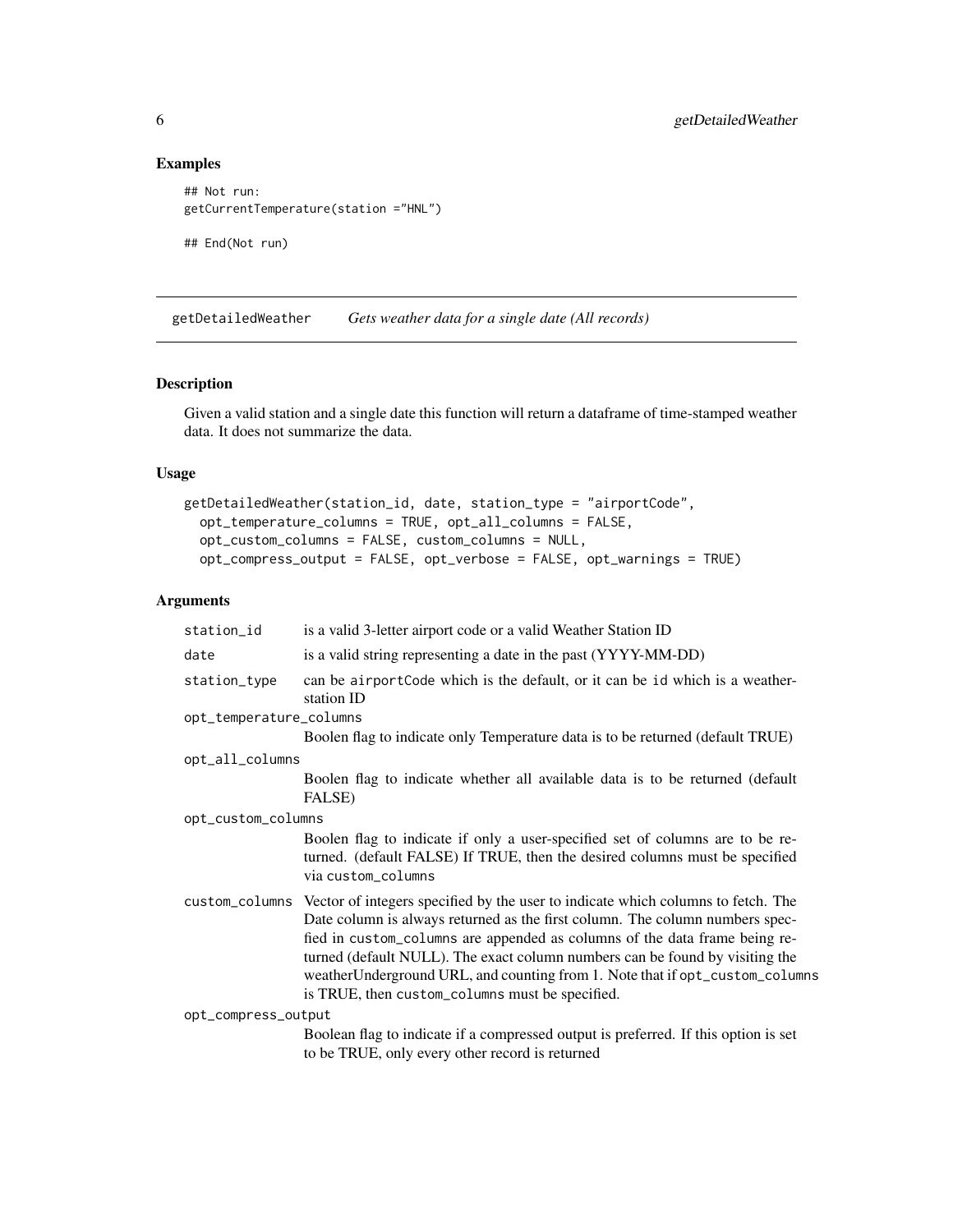<span id="page-6-0"></span>

| opt_verbose  | Boolean flag to indicate if verbose output is desired                          |
|--------------|--------------------------------------------------------------------------------|
| opt_warnings | Boolean flag to turn off warnings. Default value is TRUE, to keep the warnings |
|              | on.                                                                            |

A data frame with each row containing:

- Date and Time stamp for the date specified
- Temperature and/or other weather columns

#### See Also

getWeatherForDate, getSummarizedWeather

#### Examples

```
## Not run:
getDetailedWeather("NRT", "2014-04-29") #just the Temperature Columns
# Returns all columns available
getDetailedWeather("NRT", "2014-04-29", opt_all_columns=T)
wCDG <- getDetailedWeather("CDG", "2013-12-12",opt_custom_columns=T,
                           custom_columns=c(10,11,12))
## End(Not run)
```
getStationCode *Gets the Weather Station code for a location (in the US)*

# Description

This function goes through the USAirportWeatherStations dataset and looks for matches. Usually, the 4 letter airportCode is what you are after.

#### Usage

```
getStationCode(stationName, region = NULL)
```

| stationName | String that you want to get the weather Station code for                                                                                                        |
|-------------|-----------------------------------------------------------------------------------------------------------------------------------------------------------------|
| region      | A qualifier about the station's location. It could be a continent or a country. If<br>in the US, region is a two-letter state abbreviation. Ex. "AK" for Alaska |
|             |                                                                                                                                                                 |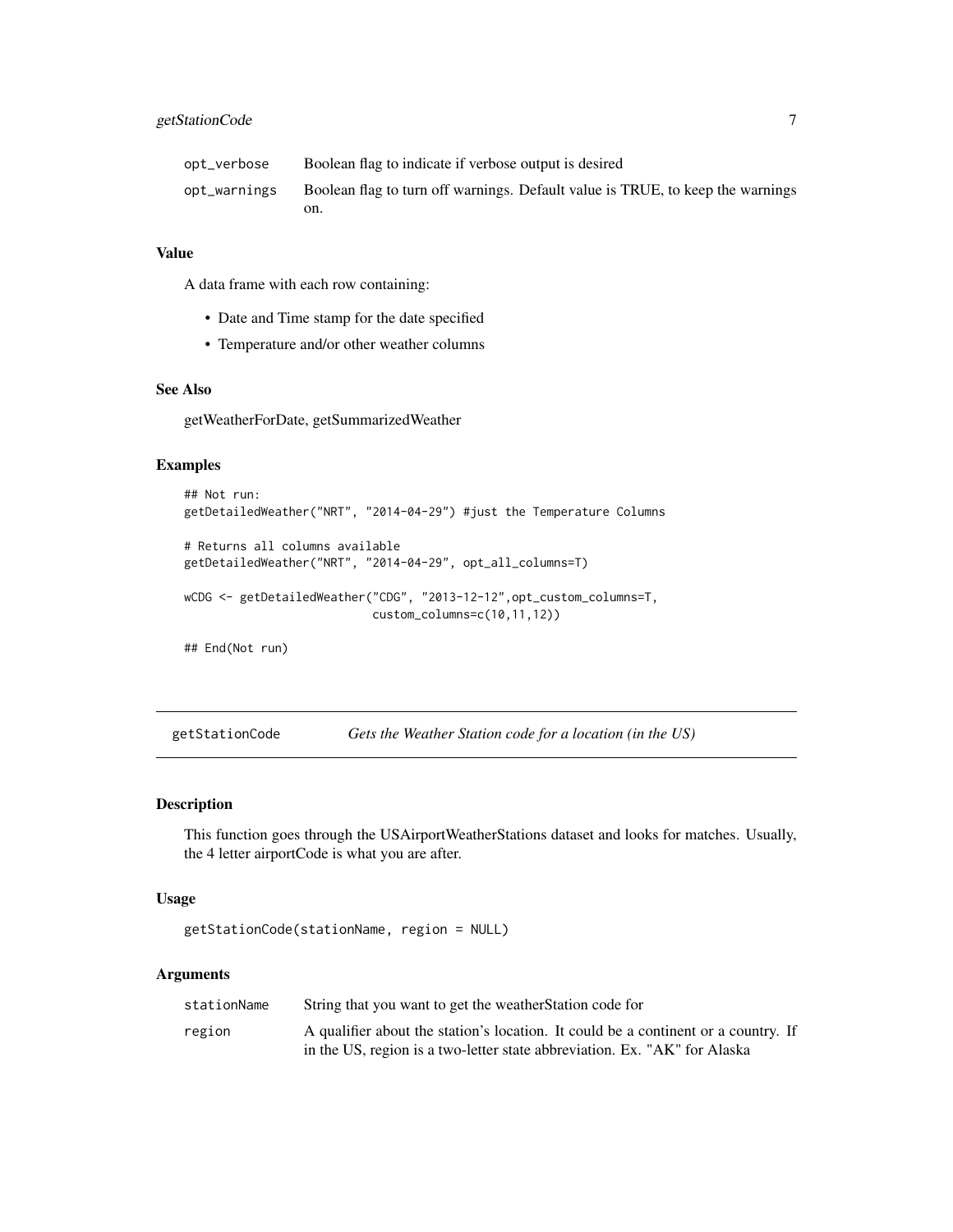<span id="page-7-0"></span>A one row data frame containing:

- A string of Station Name that matched
- the region. (two-letter state abbreviation if in the US)
- The 4-letter weather station ID. (This is the string you use when calling getDetailedWeather())

# References

For a world-wide list of possible stations, be sure to look at [http://weather.rap.ucar.edu/](http://weather.rap.ucar.edu/surface/stations.txt) [surface/stations.txt](http://weather.rap.ucar.edu/surface/stations.txt) The ICAO (4-letter code is what needs to be input to getDetailedWeather())

#### Examples

```
getStationCode("Fiji")
getStationCode("Athens", region="GA") # in the US State of Georgia
```
getSummarizedWeather *Gets daily summary weather data (One record per day)*

#### **Description**

Given a valid station and a single date this function will return a dataframe of time-stamped weather data. All the records are summarized into one record per day. If and end\_date is specified the function returns 1 record for each day in the date range.

#### Usage

```
getSummarizedWeather(station_id, start_date, end_date = NULL,
  station_type = "airportCode", opt_temperature_columns = TRUE,
  opt_all_columns = FALSE, opt_custom_columns = FALSE,
  custom_columns = NULL, opt_verbose = FALSE)
```

| station_id                              | is a valid 3-letter airport code or a valid Weather Station ID                                              |
|-----------------------------------------|-------------------------------------------------------------------------------------------------------------|
| start_date                              | string representing a date in the past ("YYYY-MM-DD")                                                       |
| end_date                                | (optional) string representing a date in the past ("YYYY-MM-DD"), and later<br>than or equal to start_date. |
| station_type<br>opt_temperature_columns | can be airportCode which is the default, or it can be id which is a weather-<br>station ID                  |
|                                         | Boolen flag to indicate only Temperature data is to be returned (default TRUE)                              |
| opt_all_columns                         |                                                                                                             |
|                                         | Boolen flag to indicate whether all available data is to be returned (default<br>FALSE)                     |
|                                         |                                                                                                             |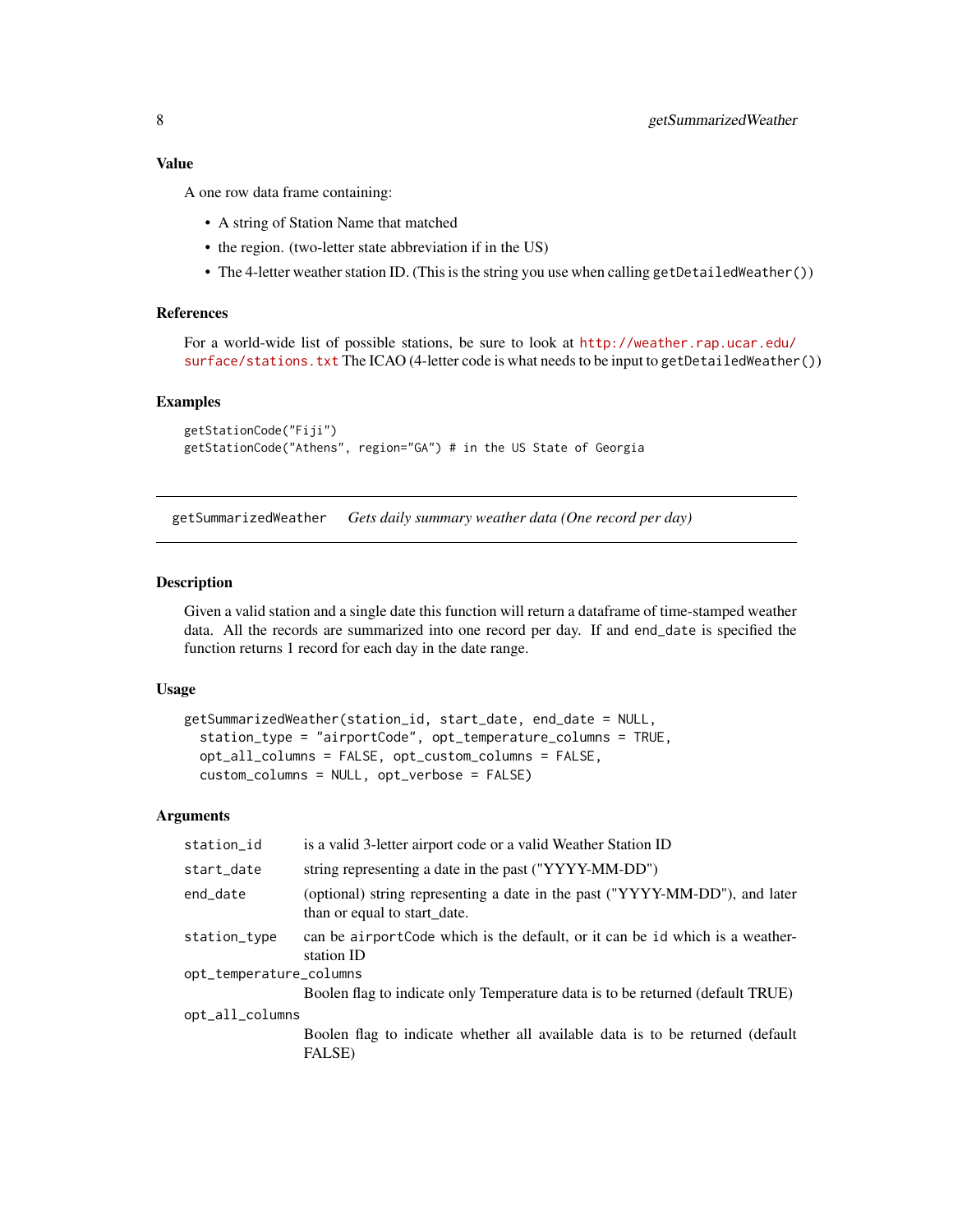<span id="page-8-0"></span>

| opt_custom_columns |                                                                                                                                                                                                                                                                                                                                                                                                                                                                                   |  |
|--------------------|-----------------------------------------------------------------------------------------------------------------------------------------------------------------------------------------------------------------------------------------------------------------------------------------------------------------------------------------------------------------------------------------------------------------------------------------------------------------------------------|--|
|                    | Boolen flag to indicate if only a user-specified set of columns are to be re-<br>turned. (default FALSE) If TRUE, then the desired columns must be specified<br>via custom_columns                                                                                                                                                                                                                                                                                                |  |
|                    | custom_columns Vector of integers specified by the user to indicate which columns to fetch. The<br>Date column is always returned as the first column. The column numbers spec-<br>fied in custom_columns are appended as columns of the data frame being re-<br>turned (default NULL). The exact column numbers can be found by visiting the<br>weather Underground URL, and counting from 1. Note that if opt_custom_columns<br>is TRUE, then custom_columns must be specified. |  |
| opt_verbose        | Boolean flag to indicate if verbose output is desired                                                                                                                                                                                                                                                                                                                                                                                                                             |  |

A data frame with each row containing:

- Date stamp for the date specified
- Additional columns of Weather data depending on the options specified

# See Also

getWeatherForDate, getDetailededWeather

# Examples

```
## Not run:
paris_in_fall<- getSummarizedWeather("CDG", "2013-09-30") #will get Temp columns by default
#
windLHR <- getSummarizedWeather("LHR", "2012-12-12", "2012-12-31",
                                 opt_custom_columns=TRUE,
                                 custom_columns=c(17,18,19,23))
```
## End(Not run)

getWeatherForDate *Getting data for a range of dates*

# Description

This function will return a (fairly large) data frame. If you are going to be using this data for future analysis, you can store the results in a CSV file by setting opt\_write\_to\_file to be TRUE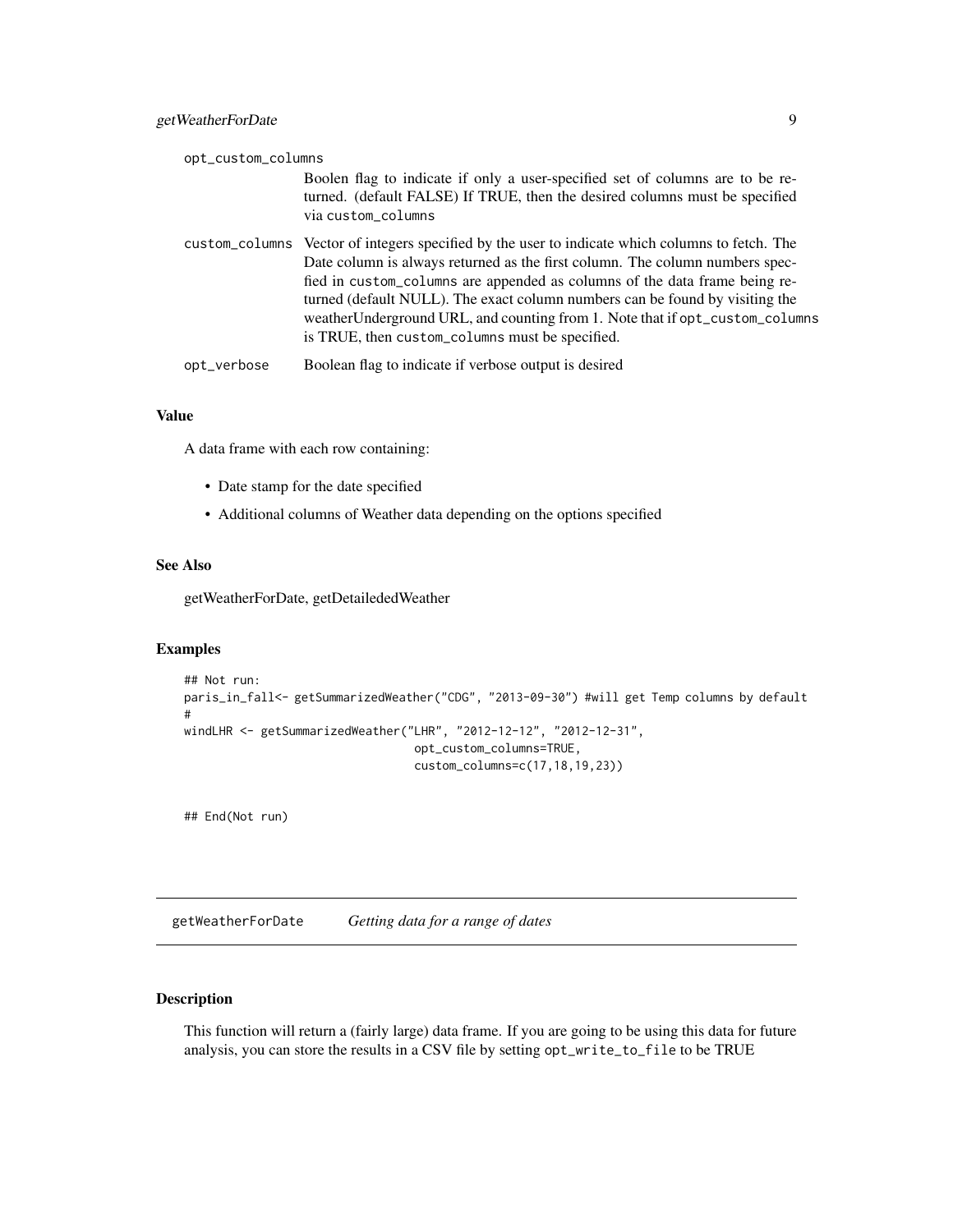# Usage

```
getWeatherForDate(station_id, start_date, end_date = NULL,
  station_type = "airportCode", opt_detailed = FALSE,
  opt_write_to_file = FALSE, opt_temperature_columns = TRUE,
 opt_all_columns = FALSE, opt_custom_columns = FALSE,
  custom_columns = NULL, opt_verbose = FALSE, daily_min = FALSE,
  daily_max = FALSE)
```
# Arguments

| station_id              | is a valid 3- or 4-letter Airport code or a valid Weather Station ID (exam-<br>ple: "BUF", "ORD", "VABB" for Mumbai). Valid Weather Station "id" val-<br>ues: "KFLMIAMI75" or "IMOSCOWO2" You can look these up at wunder-<br>ground.com                                                                                                                                                                                                                          |  |
|-------------------------|-------------------------------------------------------------------------------------------------------------------------------------------------------------------------------------------------------------------------------------------------------------------------------------------------------------------------------------------------------------------------------------------------------------------------------------------------------------------|--|
| start_date              | string representing a date in the past ("YYYY-MM-DD", all numeric)                                                                                                                                                                                                                                                                                                                                                                                                |  |
| end_date                | If an interval is to be specified, end_date is a string representing a date in the past<br>("YYYY-MM-DD", all numeric) and greater than the start_date (Optional)                                                                                                                                                                                                                                                                                                 |  |
| station_type            | $=$ "airportCode" (3- or 4-letter airport code) or "ID" (Wx call Sign)                                                                                                                                                                                                                                                                                                                                                                                            |  |
| opt_detailed            | Boolen flag to indicate if detailed records for the station are desired. (default<br>FALSE). By default only one records per date is returned.                                                                                                                                                                                                                                                                                                                    |  |
| opt_verbose             | Boolean flag to indicate if verbose output is desired                                                                                                                                                                                                                                                                                                                                                                                                             |  |
| daily_min               | A boolean indicating if only the Minimum Temperatures are desired                                                                                                                                                                                                                                                                                                                                                                                                 |  |
| daily_max               | A boolean indicating if only the Maximum Temperatures are desired                                                                                                                                                                                                                                                                                                                                                                                                 |  |
| opt_write_to_file       |                                                                                                                                                                                                                                                                                                                                                                                                                                                                   |  |
|                         | If TRUE, the resulting dataframe will be stored in a CSV file. Default is FALSE                                                                                                                                                                                                                                                                                                                                                                                   |  |
| opt_temperature_columns |                                                                                                                                                                                                                                                                                                                                                                                                                                                                   |  |
|                         | Boolen flag to indicate only Temperature data is to be returned (default TRUE)                                                                                                                                                                                                                                                                                                                                                                                    |  |
| opt_all_columns         |                                                                                                                                                                                                                                                                                                                                                                                                                                                                   |  |
|                         | Boolen flag to indicate whether all available data is to be returned (default<br>FALSE)                                                                                                                                                                                                                                                                                                                                                                           |  |
| opt_custom_columns      |                                                                                                                                                                                                                                                                                                                                                                                                                                                                   |  |
|                         | Boolen flag to indicate if only a user-specified set of columns are to be re-<br>turned. (default FALSE) If TRUE, then the desired columns must be specified<br>via custom_columns                                                                                                                                                                                                                                                                                |  |
| custom_columns          | Vector of integers specified by the user to indicate which columns to fetch. The<br>Date column is always returned as the first column. The column numbers spec-<br>fied in custom_columns are appended as columns of the data frame being re-<br>turned (default NULL). The exact column numbers can be found by visiting the<br>weatherUnderground URL, and counting from 1. Note that if opt_custom_columns<br>is TRUE, then custom_columns must be specified. |  |

# Details

For each day in the date range, this function fetches Weather Data. Internally, it makes multiple calls to getDetailedWeather.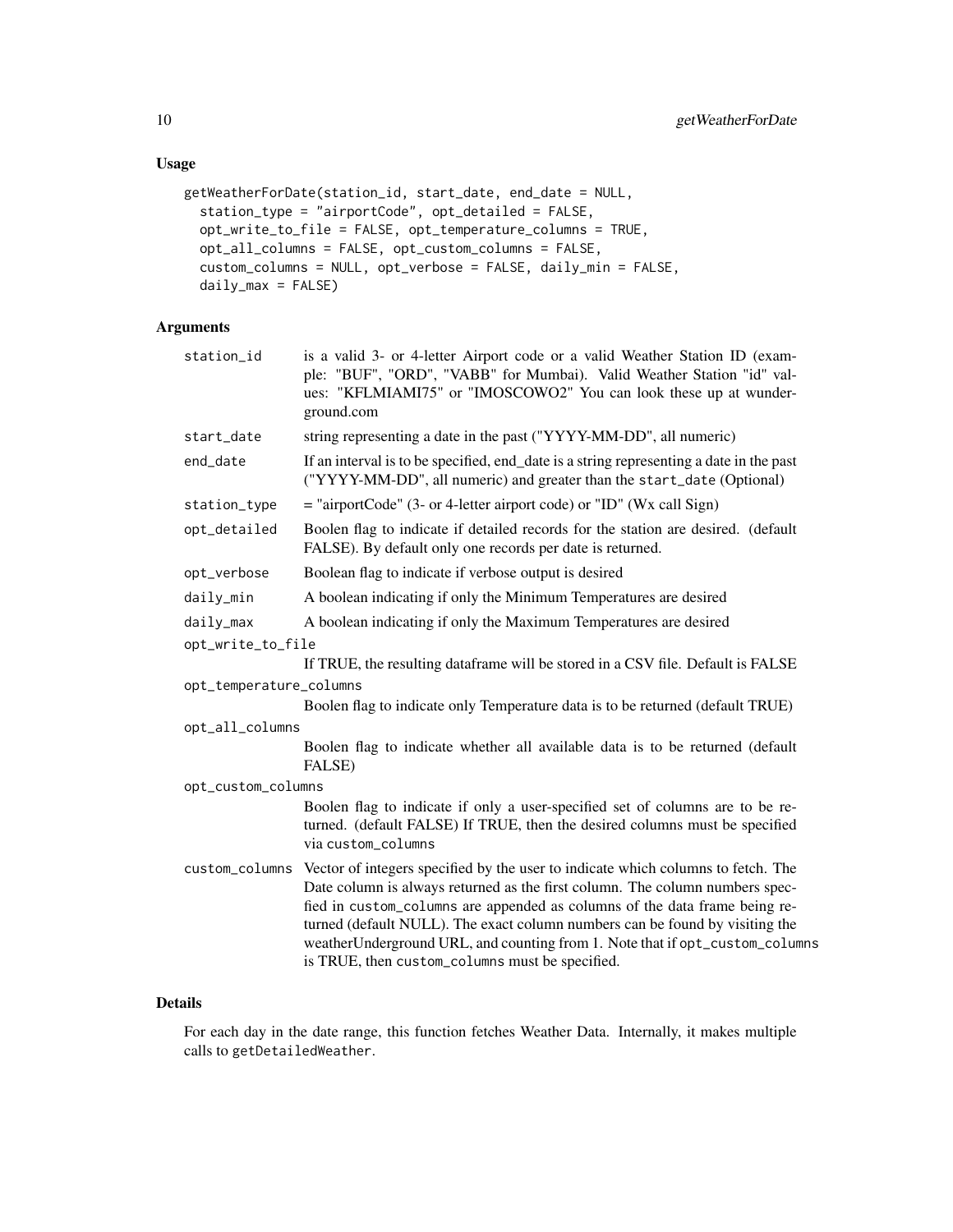<span id="page-10-0"></span>A data frame with each row containing:

- Date and Time stamp (for each date specified)
- Temperature and/or other weather columns sought

#### References

For a list of valid Weather Stations, try this format [http://www.wunderground.com/weatherstati](http://www.wunderground.com/weatherstation/ListStations.asp?selectedCountry=United+States)on/ [ListStations.asp?selectedCountry=United+States](http://www.wunderground.com/weatherstation/ListStations.asp?selectedCountry=United+States) and replace with your country of interest

# Examples

```
## Not run:
dat <- getWeatherForDate("PHNL", "2013-08-10", 2013-08-31")
d3<- getWeatherForDate("CWWF", start_date="2014-03-01",
                        end_date = "2014-03-03",
                        opt_detailed = TRUE,
                        opt_all_columns = TRUE)
```
## End(Not run)

getWeatherForYear *Get weather data for one full year*

### Description

Function will return a data frame with all the records for a given station\_id and year. If the current year is supplied, it will returns records until the current Sys.Date() ("today")

# Usage

```
getWeatherForYear(station_id, year, station_type = "airportCode",
  opt_detailed = FALSE, opt_write_to_file = FALSE)
```

| station_id        | is a valid Weather Station ID (example: "BUF", "ORD", "VABB" for Mumbai).         |  |
|-------------------|-----------------------------------------------------------------------------------|--|
|                   | Valid Weather Station "id" values: "KFLMIAMI75" or "IMOSCOWO2" You                |  |
|                   | can look these up at wunderground.com. You can get station id's for a given       |  |
|                   | location by calling getStationCode()                                              |  |
| year              | is a valid year in the past (numeric, YYYY format)                                |  |
| station_type      | $=$ "airportCode" (3 or 4 letter airport code) or "ID" (Wx call Sign)             |  |
| opt_detailed      | Boolen flag to indicate if detailed records for the station are desired. (default |  |
|                   | FALSE). By default only one records per date is returned.                         |  |
| opt_write_to_file |                                                                                   |  |
|                   | If TRUE, the resulting data frame will be stored in a CSV file. Default is FALSE  |  |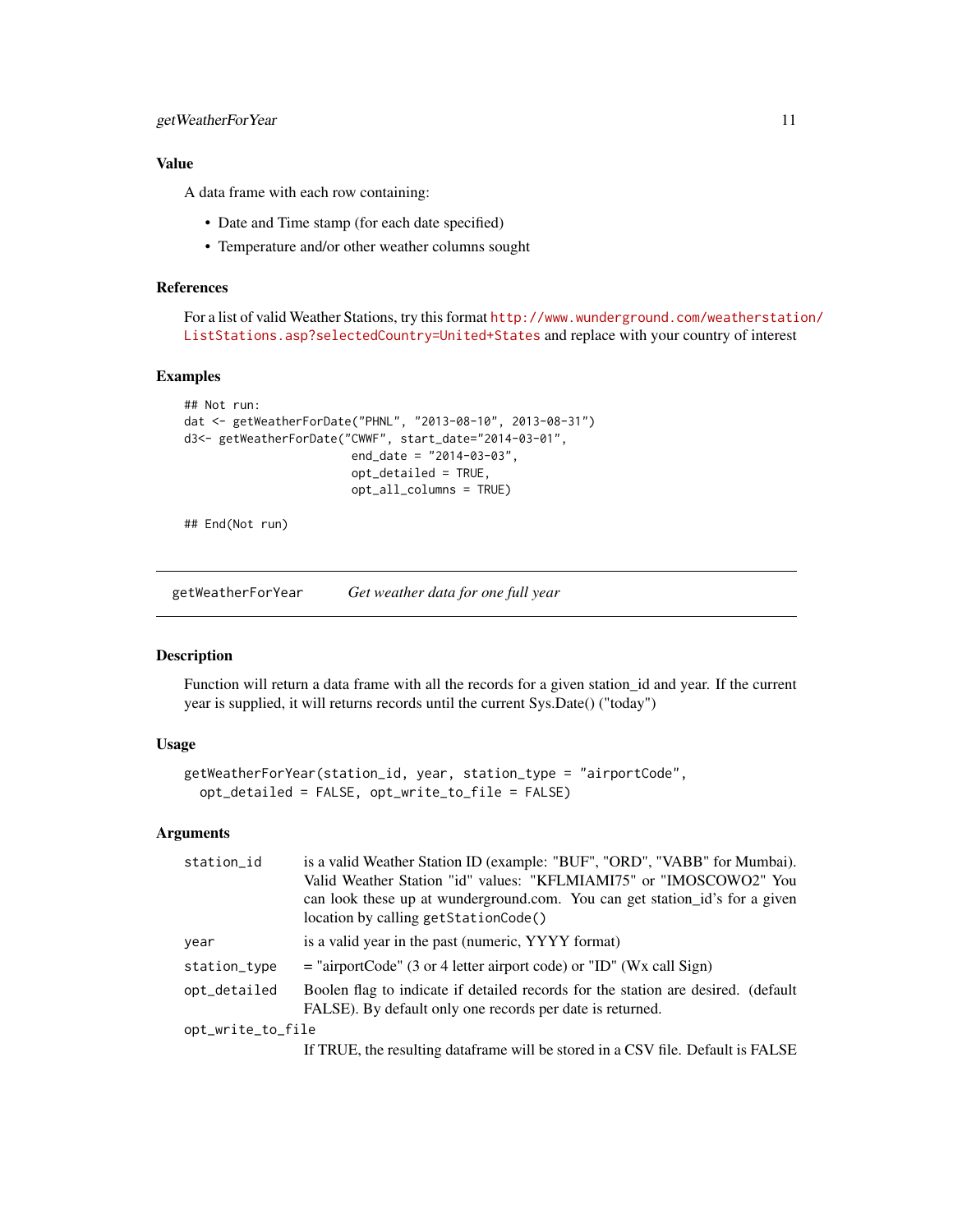# <span id="page-11-0"></span>Details

Note that this function is a light wrapper for getWeatherForDate with the two end dates being Jan-01 and Dec-31 of the given year.

### Value

A data frame with each row containing:

- Date and Time stamp (for each date specified)
- Temperature and/or other weather columns sought

#### References

For a list of valid Weather Stations, try this format [http://www.wunderground.com/weatherstati](http://www.wunderground.com/weatherstation/ListStations.asp?selectedCountry=United+States)on/ [ListStations.asp?selectedCountry=United+States](http://www.wunderground.com/weatherstation/ListStations.asp?selectedCountry=United+States) and replace with your country of interest

#### Examples

```
## Not run:
dat <- getWeatherForYear("KLGA", 2013)
# If opt_detailed is turned on, you will get a large data frame
wx_Singapore <- getWeatherForYear("SIN", 2014, opt_detailed=TRUE)
```
## End(Not run)

IntlWxStations *Data - International Weather Stations*

# Description

This is a data frame of the 1602 stations in Weather Underground's database. The 4-letter "ICAO" is used by the functions in this package to check and get the weather data. Note that not all the stations have weather data.

#### Usage

```
data(IntlWxStations)
```
#### Author(s)

Ram Narasimhan <ramnarasimhan@gmail.com>

#### References

This data frame has been created by <http://weather.rap.ucar.edu/surface/stations.txt> maintained by Greg Thompson of NCAR.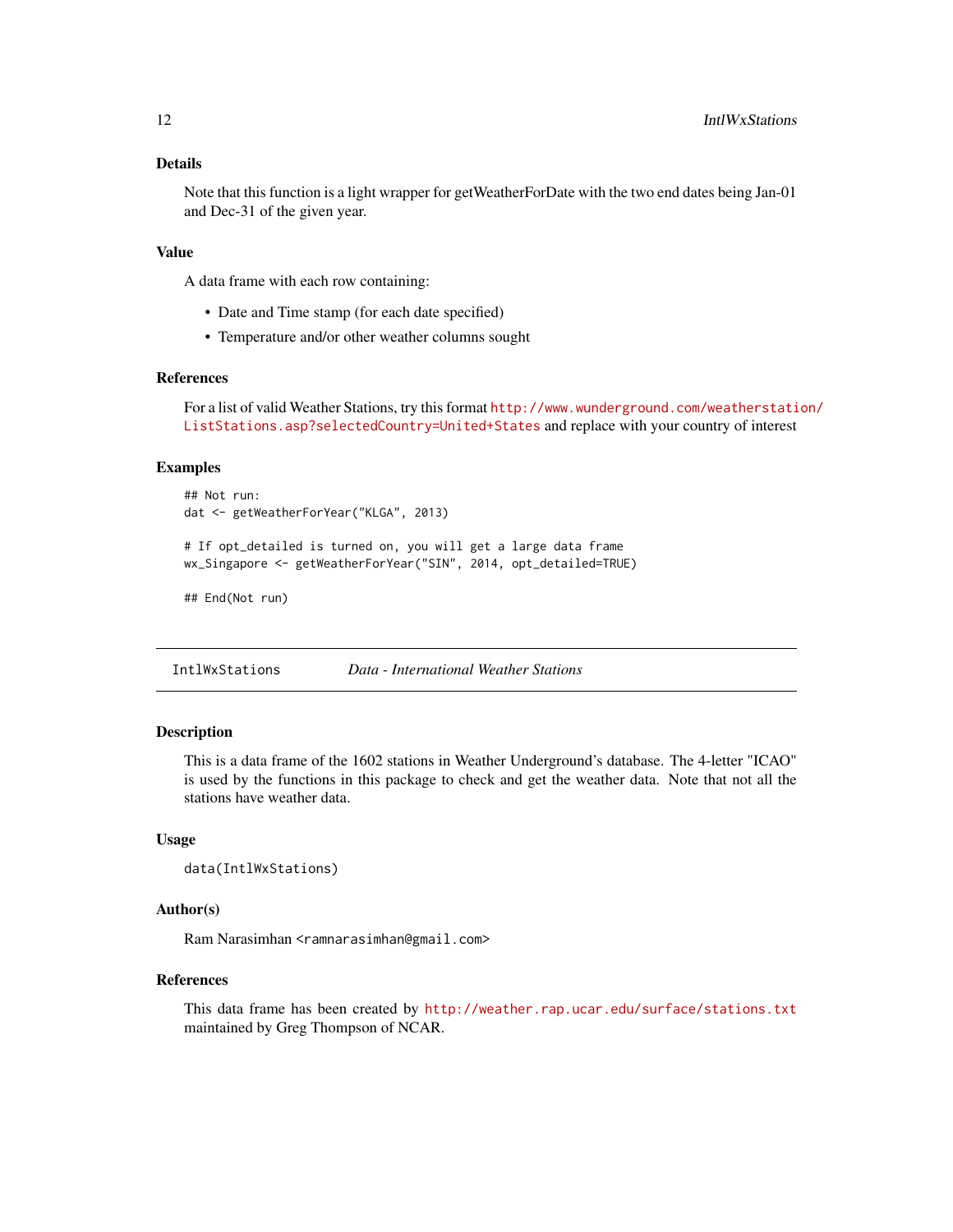<span id="page-12-0"></span>

#### Description

This is a data frame of Ambient temperature data, extracted from Weather Undergound. Each row has two entries (columns). The Timestamp (YYYY-MM-DD HH:MM:SS) and the Temperature (in degrees F)

### Usage

data(London2013)

#### Author(s)

Ram Narasimhan <ramnarasimhan@gmail.com>

# References

[http://www.wunderground.com/history/airport/EGLL/2013/1/1/DailyHistory.html?form](http://www.wunderground.com/history/airport/EGLL/2013/1/1/DailyHistory.html?format=1)at= [1](http://www.wunderground.com/history/airport/EGLL/2013/1/1/DailyHistory.html?format=1)

| Mumbai2013 | Data - Ambient Temperature for the City of Mumbai, India for all of |
|------------|---------------------------------------------------------------------|
|            | 2013                                                                |

# Description

This is a data frame of Ambient temperature data, extracted from Weather Undergound. Each row has two entries (columns). The Timestamp (YYYY-MM-DD HH:MM:SS) and the Temperature (in degrees F)

#### Usage

```
data(Mumbai2013)
```
# Author(s)

Ram Narasimhan <ramnarasimhan@gmail.com>

#### References

[http://www.wunderground.com/history/airport/VABB/2014/1/1/DailyHistory.html?form](http://www.wunderground.com/history/airport/VABB/2014/1/1/DailyHistory.html?format=1)at= [1](http://www.wunderground.com/history/airport/VABB/2014/1/1/DailyHistory.html?format=1)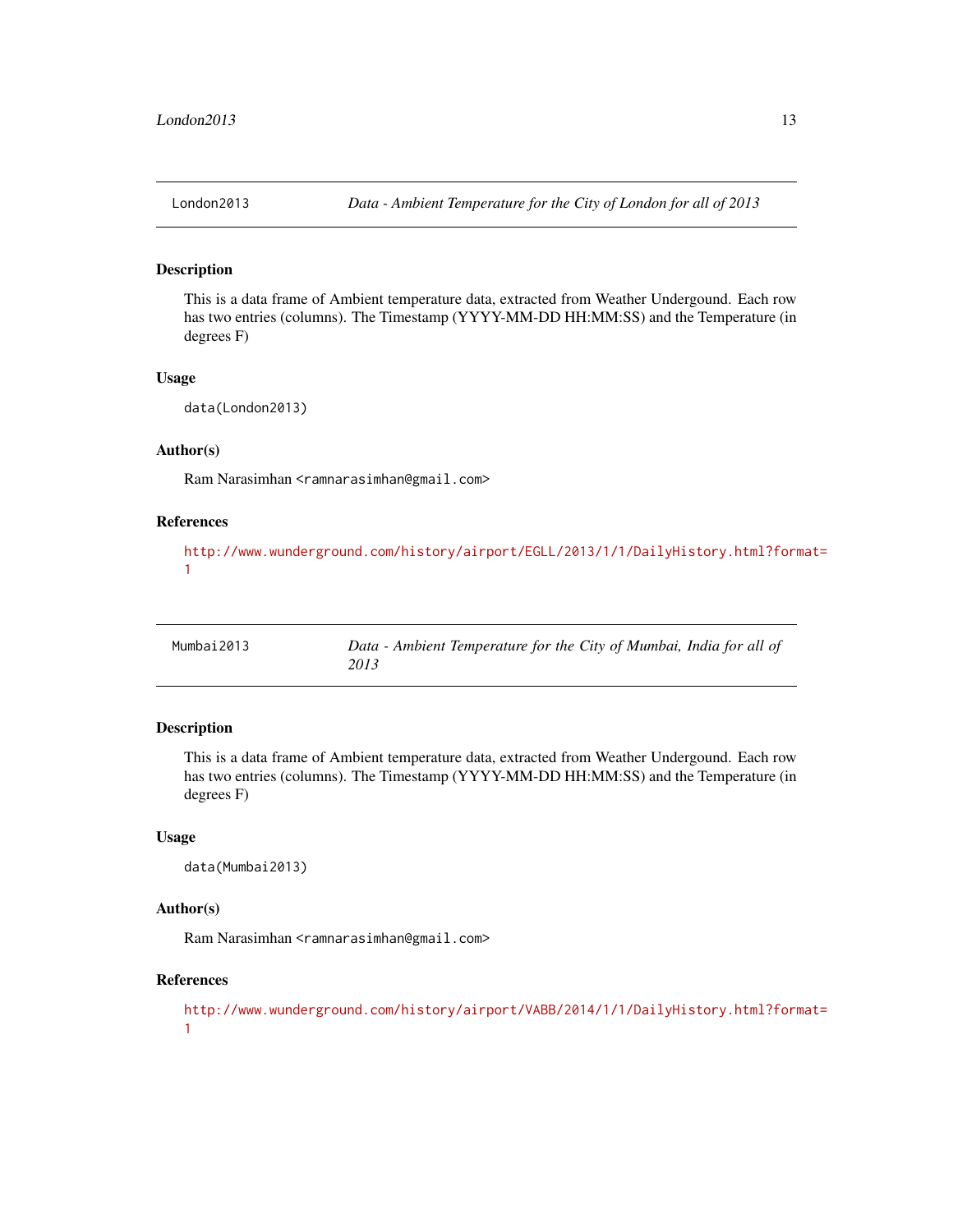#### Description

This is a data frame of Ambient temperature data, extracted from Weather Undergound. Each row has two entries (columns). The Timestamp (YYYY-MM-DD HH:MM:SS) and the Temperature (in degrees F)

#### Usage

data(NewYork2013)

#### Author(s)

Ram Narasimhan <ramnarasimhan@gmail.com>

# References

[http://www.wunderground.com/history/airport/KLGA/2013/1/1/DailyHistory.html?form](http://www.wunderground.com/history/airport/KLGA/2013/1/1/DailyHistory.html?format=1)at= [1](http://www.wunderground.com/history/airport/KLGA/2013/1/1/DailyHistory.html?format=1)

| SF02012 | Data - Ambient Temperature for the City of San Francisco for all of |
|---------|---------------------------------------------------------------------|
|         | 2012                                                                |

# Description

This is a data frame of Ambient temperature data, extracted from Weather Undergound. Each row has two entries (columns). The Timestamp (YYYY-MM-DD HH:MM:SS) and the Temperature (in degrees F)

#### Usage

data(SFO2012)

# Author(s)

Ram Narasimhan <ramnarasimhan@gmail.com>

#### References

[http://www.wunderground.com/history/airport/KSFO/2012/1/1/DailyHistory.html?form](http://www.wunderground.com/history/airport/KSFO/2012/1/1/DailyHistory.html?format=1)at= [1](http://www.wunderground.com/history/airport/KSFO/2012/1/1/DailyHistory.html?format=1)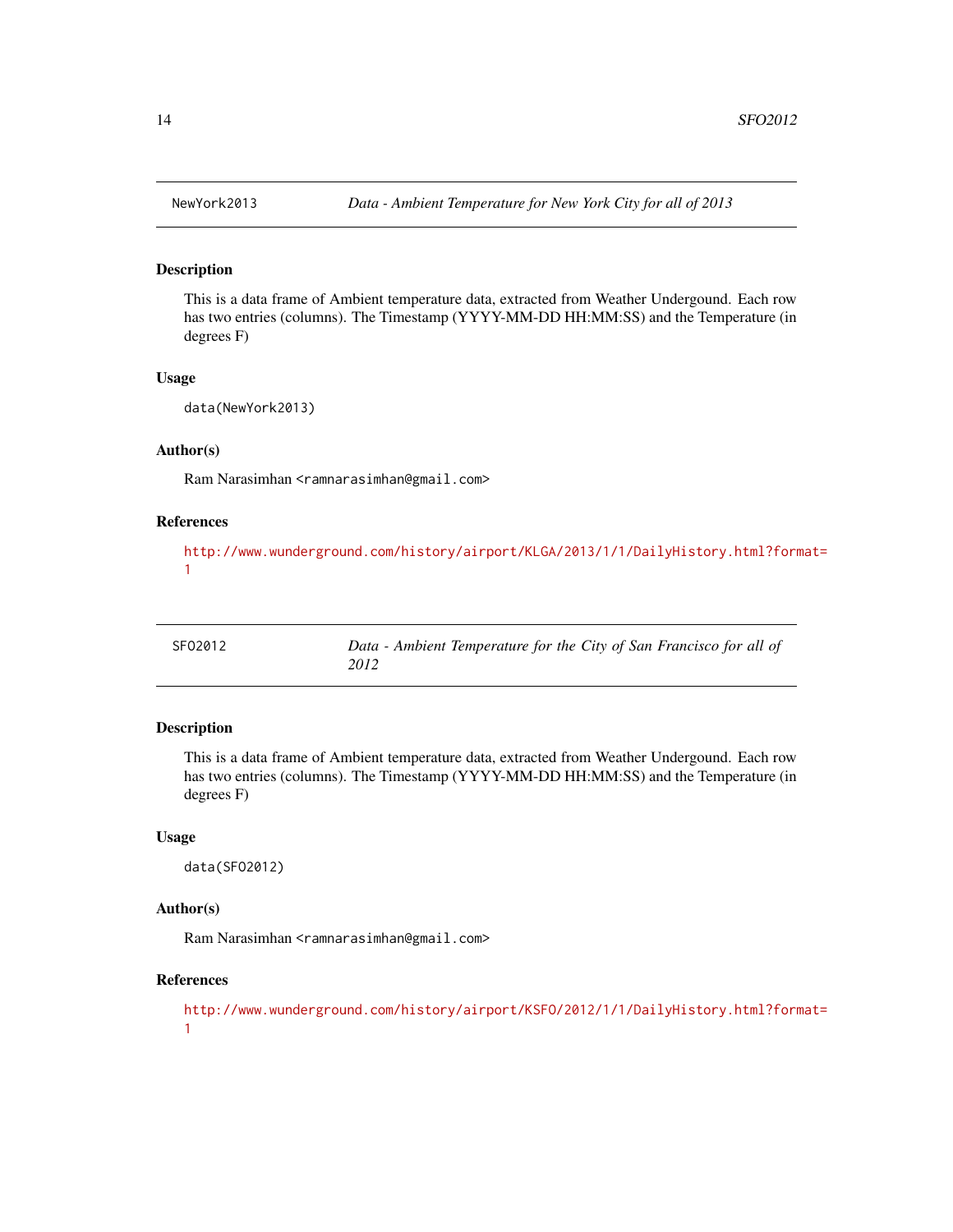<span id="page-14-0"></span>

### Description

This is a data frame of Ambient temperature data, extracted from Weather Undergound. Each row has two entries (columns). The Timestamp (YYYY-MM-DD HH:MM:SS) and the Temperature (in degrees F)

#### Usage

data(SFO2013)

#### Author(s)

Ram Narasimhan <ramnarasimhan@gmail.com>

#### References

[http://www.wunderground.com/history/airport/KSFO/2013/1/1/DailyHistory.html?form](http://www.wunderground.com/history/airport/KSFO/2013/1/1/DailyHistory.html?format=1)at= [1](http://www.wunderground.com/history/airport/KSFO/2013/1/1/DailyHistory.html?format=1)

SFO2013Summarized *Data - Summarized Daily Temperature for the City of San Francisco for all of 2013*

# Description

This is a data frame of Ambient temperature data, extracted from Weather Undergound. Each row has four columns. The Timestamp (YYYY-MM-DD HH:MM:SS) and three Temperature Columns: Daily Max, Mean and Min (in degrees F) In comparison with the SFO2013 dataset which has 9507 rows, this dataset has exactly 365 rows, one for each day in 2013.

#### Usage

```
data(SFO2013Summarized)
```
#### Author(s)

Ram Narasimhan <ramnarasimhan@gmail.com>

#### References

[http://www.wunderground.com/history/airport/SFO/2013/1/1/CustomHistory.html?daye](http://www.wunderground.com/history/airport/SFO/2013/1/1/CustomHistory.html?dayend=31&monthend=12&yearend=2013&req_city=NA&req_state=NA&req_statename=NA&format=1)nd= [31&monthend=12&yearend=2013&req\\_city=NA&req\\_state=NA&req\\_statename=NA&format=1](http://www.wunderground.com/history/airport/SFO/2013/1/1/CustomHistory.html?dayend=31&monthend=12&yearend=2013&req_city=NA&req_state=NA&req_statename=NA&format=1)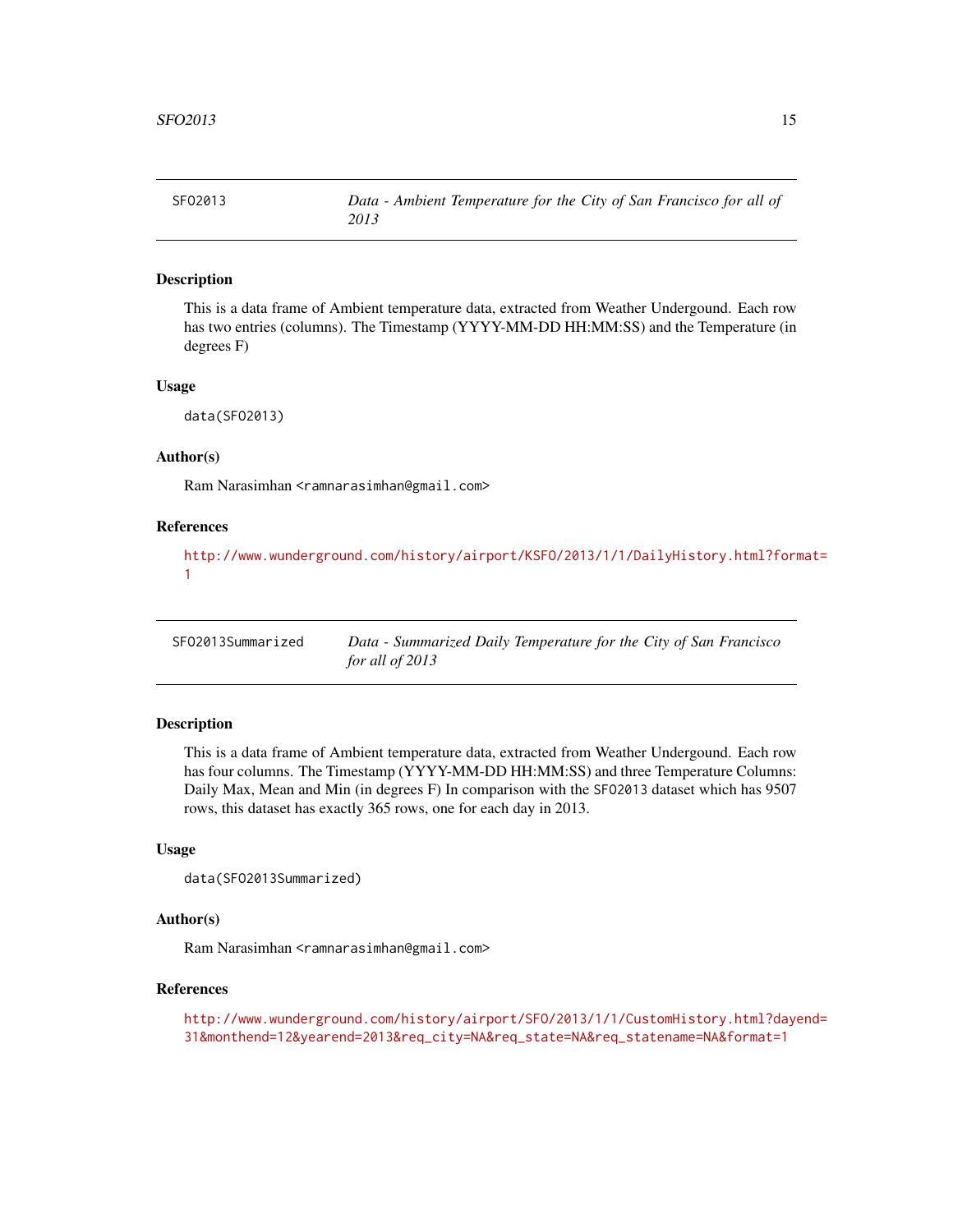<span id="page-15-0"></span>showAvailableColumns *Shows all the available Weather Data Columns*

#### Description

Displays all the columns that are available in the website, for the given station, and date range. Useful when only a subset of the columns are desired. Those can be specfied using the custom\_columns vector. Note: There are different columns available for summarized vs. detailed data. Be sure to turn the opt\_detailed flag to be TRUE if multiple records per day is desired.

# Usage

```
showAvailableColumns(station_id, start_date, end_date = NULL,
  station_type = "airportCode", opt_detailed = FALSE, opt_verbose = FALSE)
```
# Arguments

| station_id   | is a valid 3-letter airport code or a valid Weather Station ID                                                                                |
|--------------|-----------------------------------------------------------------------------------------------------------------------------------------------|
| start_date   | string representing a date in the past ("YYYY-MM-DD")                                                                                         |
| end_date     | string representing a date in the past ("YYYY-MM-DD"), and later than or equal<br>to start date.                                              |
| station_type | can be airport Code which is the default, or it can be id which is a weather-<br>station ID                                                   |
| opt_detailed | Boolen flag to indicate if detailed records for the station are desired. (default<br>FALSE). By default only one record per date is returned. |
| opt_verbose  | Boolean flag to indicate if verbose output is desired (default FALSE)                                                                         |

# Examples

## Not run: showAvailableColumns("NRT", "2014-04-04")

#if you want to see the columns for the \*detailed\* weather, turn on opt\_detailed showAvailableColumns("CDG", "2013-12-12", opt\_detailed=T)

## End(Not run)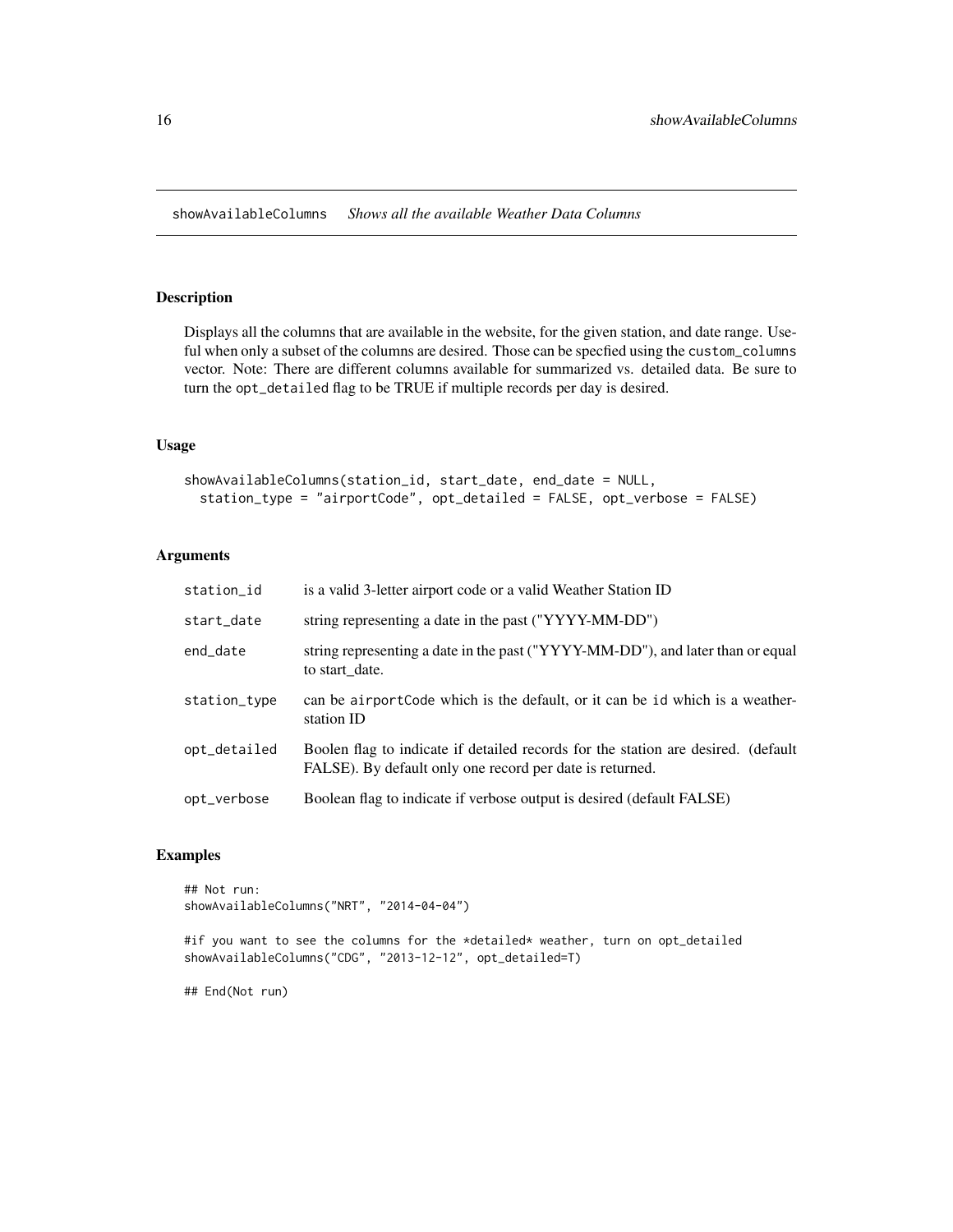<span id="page-16-0"></span>USAirportWeatherStations

*Data - US Weather Stations ID's*

# Description

This is a data frame of the 1602 stations in Weather Underground's database. The 4-letter "airport-Code" is used by functions to check and get the weather data.

# Usage

data(USAirportWeatherStations)

# Author(s)

Ram Narasimhan <ramnarasimhan@gmail.com>

# References

[http://www.wunderground.com/about/faq/US\\_cities.asp](http://www.wunderground.com/about/faq/US_cities.asp)